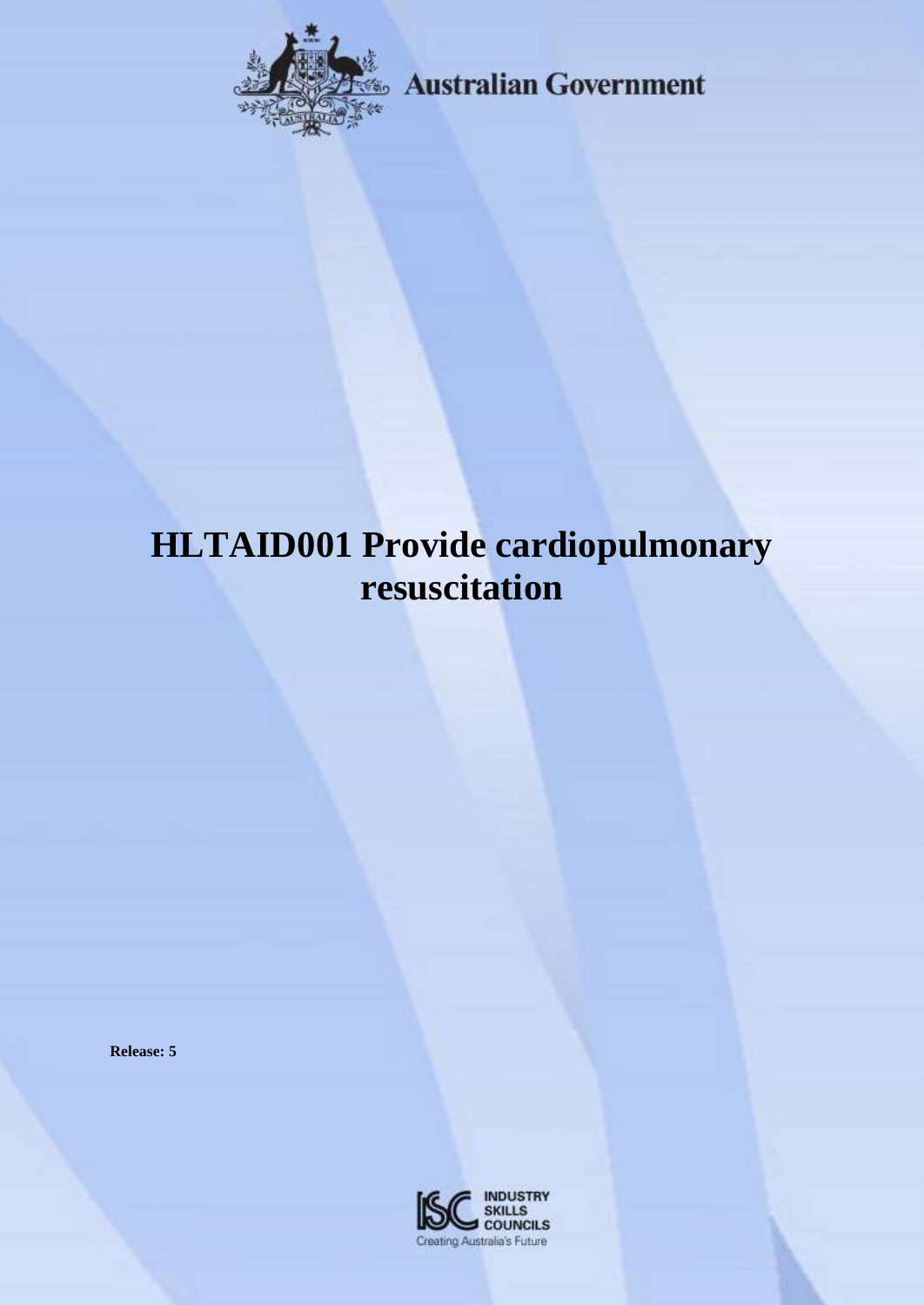# **HLTAID001 Provide cardiopulmonary resuscitation**

| <b>Release</b> | <b>Notes</b>                                                                                                                                       |  |
|----------------|----------------------------------------------------------------------------------------------------------------------------------------------------|--|
| Release 5      | Updated:                                                                                                                                           |  |
|                | assessor requirements statement<br>$\bullet$                                                                                                       |  |
|                | foundation skills lead in statement<br>$\bullet$                                                                                                   |  |
|                | licensing statement<br>$\bullet$                                                                                                                   |  |
|                | modification history to reflect 2012 standards<br>$\bullet$                                                                                        |  |
|                | Equivalent outcome.                                                                                                                                |  |
| Release 4      | Updated mapping information. Changes to assessment requirements.<br>Equivalent outcome.                                                            |  |
| Release 3      | Updated mapping information. Equivalent outcome.                                                                                                   |  |
| Release 2      | Updated mapping information. Equivalent outcome.                                                                                                   |  |
| Release 1      | This version was released in HLT Health Training Package release 1.0<br>and meets the requirements of the 2012 Standards for Training<br>Packages. |  |
|                | Significant changes to elements and performance criteria.                                                                                          |  |
|                | Revised evidence requirements, including volume and frequency of<br>assessment.                                                                    |  |

# **Modification History**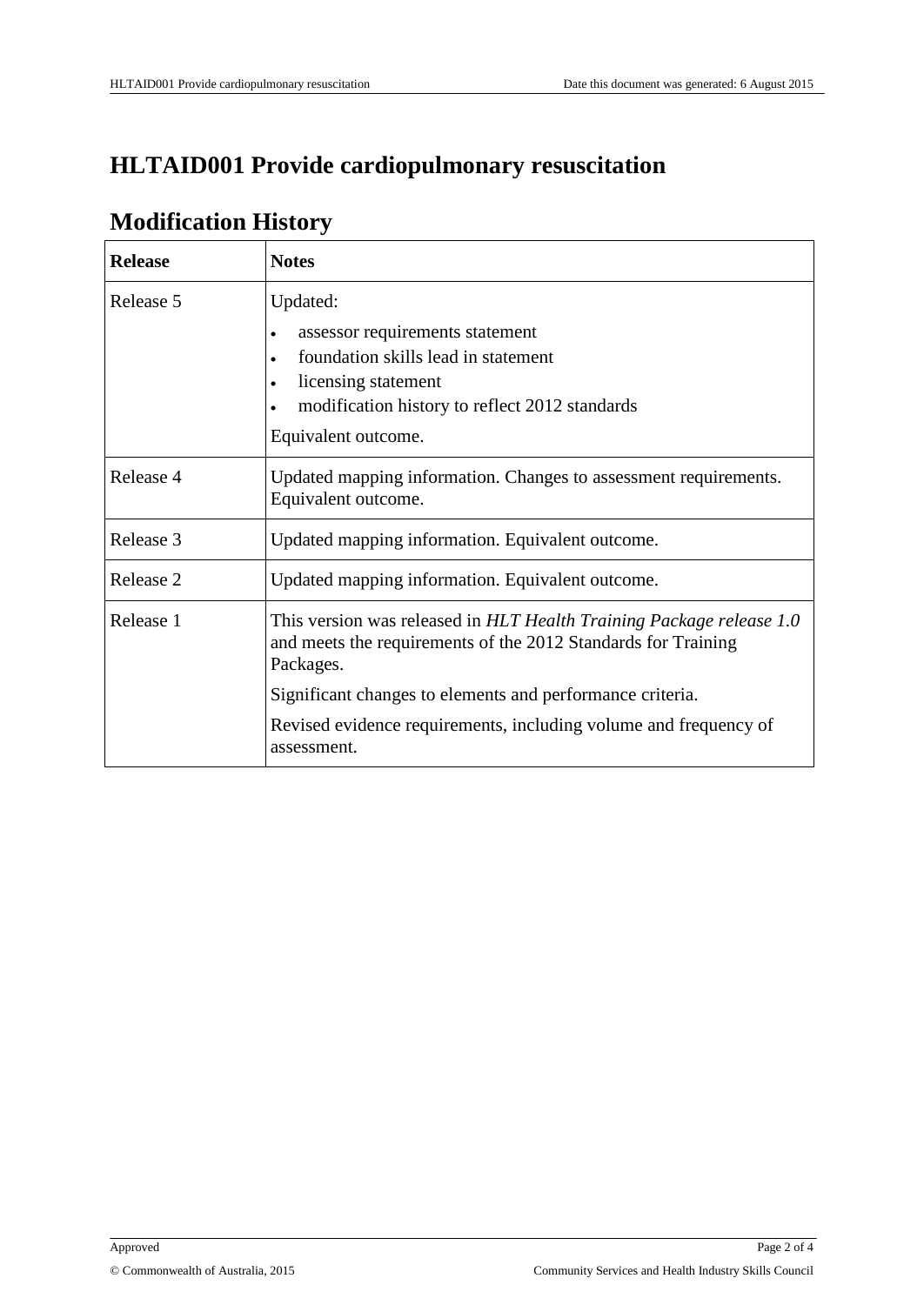#### **Application**

This unit describes the skills and knowledge required to perform cardiopulmonary resuscitation (CPR) in line with the Australian Resuscitation Council (ARC) Guidelines.

This unit applies to all workers who may be required to provide CPR, in a range of situations, including community and workplace settings.

*Specific licensing /regulatory requirements relating to this competency, including requirements for refresher training should be obtained from the relevant national/state/territory Work Health and Safety Regulatory Authorities.*

#### **Elements and Performance Criteria**

| <b>ELEMENT</b>                             | PERFORMANCE CRITERIA                                                                                       |
|--------------------------------------------|------------------------------------------------------------------------------------------------------------|
| Elements define the essential<br>outcomes. | Performance criteria specify the level of performance<br>needed to demonstrate achievement of the element. |
| 1. Respond to an emergency                 | 1.1 Recognise an emergency situation                                                                       |
| situation                                  | 1.2 Identify, assess and minimise immediate hazards to<br>health and safety of self and others             |
|                                            | 1.3 Assess the casualty and recognise the need for CPR                                                     |
|                                            | 1.4 Seek assistance from emergency response services                                                       |
| 2. Perform CPR procedures                  | 2.1 Perform cardiopulmonary resuscitation in accordance<br>with ARC guidelines                             |
|                                            | 2.2 Display respectful behaviour towards casualty                                                          |
|                                            | 2.3 Operate automated external defibrillator (AED)<br>according to manufacturer's instructions             |